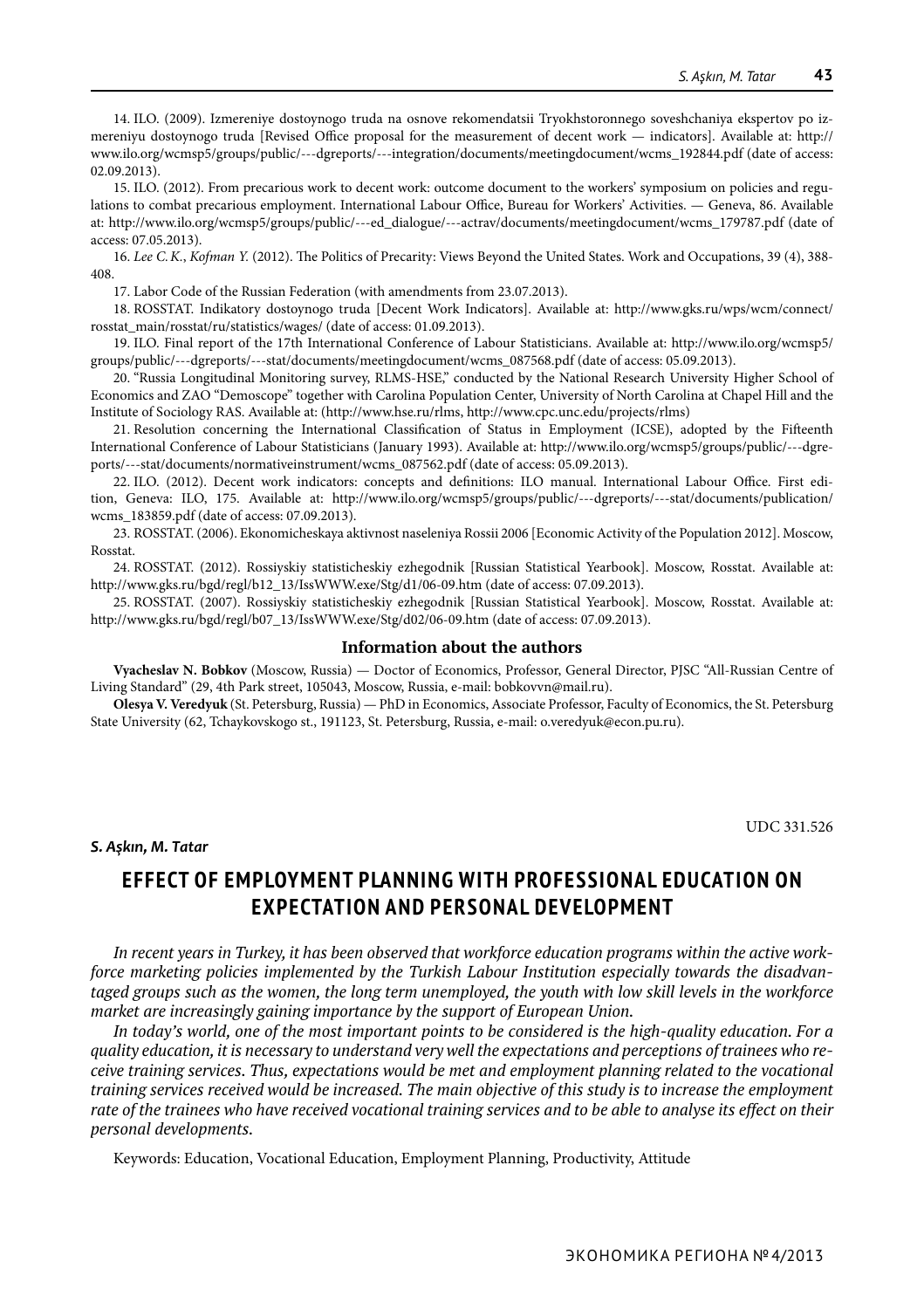#### **Introduction**

Today, one of the most important points to be considered is the relation between education and employment. It is possible to eliminate the unemployment problems encountered and to resolve the problem of qualified workforce in the labour market by grounding the education-employment relation.

One of the reasons that we cannot increase the employment of the educated workforce is the insufficiency of the education provided. The insufficiency of the education offered by both vocational schools and higher education institutions and that the education cannot meet the market needs further increase the number of the unemployed with diploma. In this case, special conditions are required to be employed, and employers become more selective. Holding a diploma alone is not sufficient to find a job. In order to be able to compete in a labour market that becomes variable depending on the rapid developments in science and technology and to maintain their economic levels, individuals need to gain the qualifications for being able to get hired and to develop continuously and renew these qualifications. The only way of achieving this is the life long education. Then, a serious system in secondary and high education must be established to meet the demand for the qualified employee. Vocational higher schools and vocational courses opened for this purpose should be given importance and works in this direction should be supported (Tatar, 2006: 90).

When examined for the education level of the workforce, it is seen that 73.8% of the workforce in 2000 and 67.3% in 2005 consisted of the illiterate and those under high school level. The share of graduates of higher education and faculty in the workforce was 8.8% in 2000 it rose to 11.5% in 2005. Though the level of education of the workforce has risen during the period of Plans VIII and IX, it stayed below the EU average. This situation still exists as an important problem today, while there is a demand for highly skilled and qualified workforce (SPO, 2008:38).

In this research, Education-employment relation, Vocational Education, the efficiency of vocational courses were examined in the sample of Adiyaman province. In addition, it is aimed to analyse the employment opportunities that come with Vocational education and the education level and personal behaviours of individuals by planning studies conducted under the light of these opportunities.

## **Vocational training and productivity**

The incapability of providing the present labour supply of investments in our country, the inequality of investments in regional distribution, the lack of the present vocational education in providing the labour force which the labour market needs, the structural change of manufacturing type due to the fact that capital-intensive investments gain importance, increasingly more intensive usage of new technology causes the present professional skills and knowledge become invalid; these factors require the labour force to gain new skills. For this reason, the labour adaptation services within the scope of the concept of lifelong education provided by İŞKUR (Turkey Labour Agency) gain much more importance; it requires our Provincial Directorates to collaborate with the related institutions and organizations on education and employment. (R.T. Turkey Labour Agency General Directorate, Operations Handbook, Part 5: Labour Force Education, page: 2).

Vocational education is an education by which necessary skills and knowledge for the occupations required in every area of the social life to raise qualified technical personnel are given. The purpose of the vocational education is getting individuals to have the necessary skills, knowledge and application competencies required by a specific occupation in line with the demands of the business environment and objectives of the society.

Courses are the vocational education and/or vocational rehabilitation activities which are organized for the unemployed without any occupation, fail his occupation or including the convict whose occupation is not valid in the labour market so as to increase their capability of employment by changing their occupations or raise them for the required occupation in the labour market, improving their skills. (R.T. Turkey Labour Agency General Directorate, Operations Handbook Part 5: Labour Force Education, page: 10).

Today, vocational training courses, which are related to employment protection in the scope of active employment programs and educating the labour force needed by the labour market; Utility corporations programs on the purpose of the unemployed to get labour discipline, have an income at a specific time and provide service for the public welfare, the entrepreneurship education with the intent of the unemployed to set up their own business and for the unemployed to benefit from the entrepreneur-oriented support given by KOSGEB (Small and Medium Enterprises Development Organization) and on-the-job training programs with the aim of the unemployed to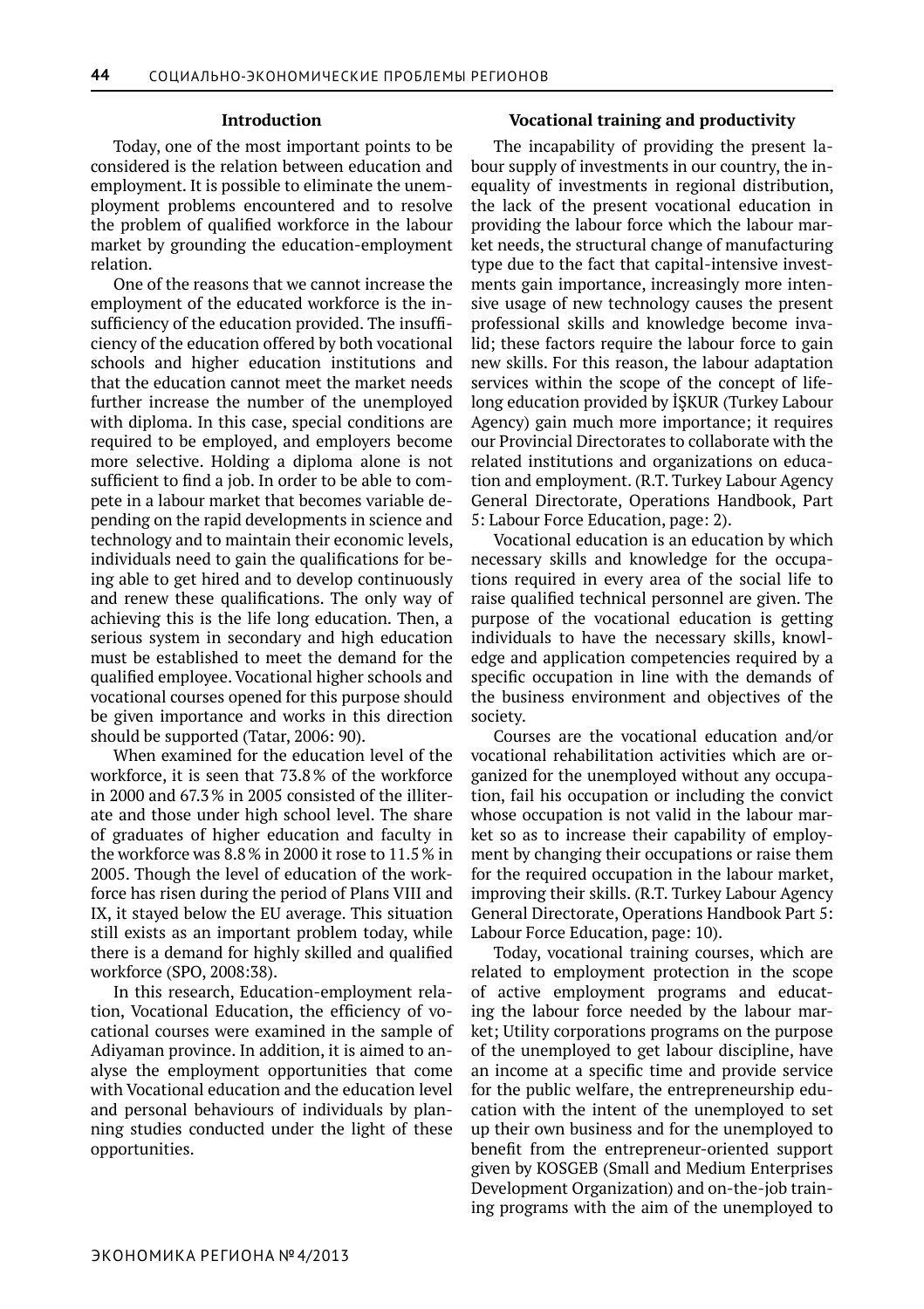have professional experiences are organized. The arrangements were made in order to cope effectively with unemployment, and the use of a part of annual employee, employer and state contribution which is transferred to the unemployment insurance fund so as to provide the sustainable sources for an active employment programs to increase employment skills. With these arrangements, a total 5,090 million TL (Turkish lira) was allocated for active employment programs as follows 511, 509, 1,411, 1,556 and 1,103 million TL (Turkish lira) for the years 2009, 2010, 2011, 2012, 2013, respectively. (Turkey Labour Agency General Directorate, January — March 2013, in the employment 3İ, Page: 50).

It is inevitable that education and learning continue for life. In contrary to old times, today, completing higher education is not any longer the only condition for getting employed. From now on, individuals need to learn for the lifetime. (Turkey Labour Agency General Directorate, January-March 2013, in the Employment 3İ, Page: 56).

A life-long learning in the view of employment is all learning activities, which an individual does for life so as to improve his or her information, skills and knowledge of employment. Education provides an increase in employment and adaptation to new job branches.

Moreover, that the labour force becomes trained will further increase the productivity. Efforts to increase productivity and reduce costs are important with respect to raising standards of executive directors and determining certain principals (Filiz, 2008).

On the other hand, an increase in total labour force could have been achieved by increasing moral levels of employees. While positively effecting personal attitudes of trainees, vocational trainings given ensure to keep their motivations at a high level (Yamak, 2007).

## **Relation between education and employment**

Employment means that active population is gainfully employed. (Köklü, 1973: 68). One of the most important problems in our country is that the relation between employment and the vocational education is not strong enough. On one hand, people looking for a job, on the other hand, people looking for employees. That people looking for a job qualification do not correspond to qualification which job vacant requires is a truth (MLSC: 57).

In Turkey, there is not any effective relation between employment and vocational education. This situation leads to an inequality of labour supply and demand, so does to unemployment. There are difficulties in procurement of intermediate staff in fields where the economy needs. The reasons for this situation are that vocational education does not meet the need of the labour market and that an employer does not find the required quality of labour force (Sayın, 2011: 49).

Programs based on active collaboration should be developed in order for enterprises and labour force to adapt themselves to structural change in the labour market. The Turkey Labour Agency in the scope of life-long learning tries hard to improve education and consultation services for both the unemployed and employed so as to support the increasing of the labour force's quality and quantity in employment and education fields relating to information society's requirements.

In this context, the Turkey Labour Agency works for having an effective relation between education and employment in the country, resolving inconsistencies between labour market's demand and supply, and provides the unemployed who wants to set up his own business so as to increase an attendance level for lifelong learning, people who leave their jobs because of different reasons, the unemployed who wants to change and improve his or her job, to be trained in the vocational education courses through sector's demands and decrease unemployment.

The productivity of educating labour force courses in employment organized by the institutions has permission to open course given by The Ministry of National Education according to Law No. 5580 as of 2012 labour force professional educating activities of the Turkey Labour Agency in Adıyaman was examined.

In 2012, 66 labour force-educating courses were opened, and a total of 931 people, of whom 464 are men and 467 women, attended this course. At the end of the course, 459 persons got employed in the private sector. As of 2012, the rate of getting into a job of the unemployed who register with the institution via the mentioned courses succeed %100 relatively Turkey and Adıyaman comes first nationwide. Besides, female attendance to the course is very low compared to male attendance. (The Turkey Labour Agency Provincial Directorate Performance Situation).

These results show that the collaboration of companies operating in different areas is needed; apart from the present programs, effective training programs for disadvantageous groups need to be developed for both increasing the rate of course attendance and preventing gender differentiation of course attendance. According to basic findings of the research, it is supposed that, although the placement rates of the unemployed who attended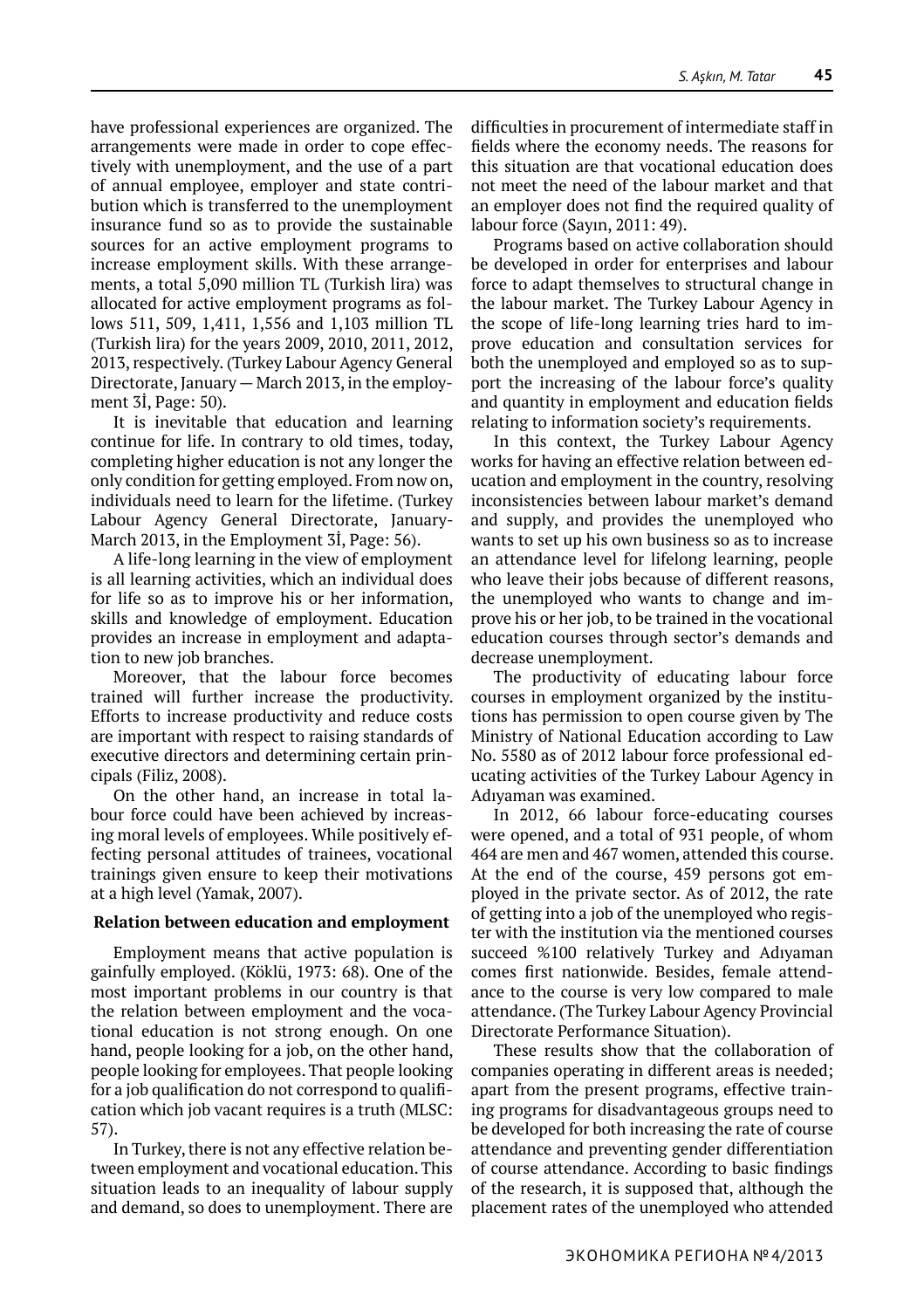these courses have not been declared yet, in 2013 the rate of getting a job of the unemployed who attended the labour force educating courses will be as effective as the employment in 2012.

# **Planing of the vocational training and employment**

Above all, education is the process of raising the human resources. Individual needs take a formal training or universal education in a planned way so as to have a power as a result of physical or internal activities or do behavioral change. So, education comes first among the indispensable requirements for the production circle and pre-employment. In this context, human factor progresses as a variable depending on education factor; and also continuously strengthening the human capital constitutes one of the most important aspects of the economic development of a country (Murat and Şahin, 2011: 52).

The plan comes forefront the unemployment problem among the youth and mentions that the necessity of the new mechanism for increasing the capability of especially youth employment and meeting the need of labour market as prevention of reducing unemployment. The plan describes the strategy, which provides to be more sensitive for the labour demand of education so as to revise the vocational education and the current training programs, which are higher education level and to develop new training programs in the direction of need of the labour force. (Ercan: 39-40).

The purpose of the plan is that the vocational and technical training would meet the need of the labour market. The relation between training and employment would be strengthened, the policy of the active labour market would be applied in the understanding of the lifelong learning, the collaboration and coordination among the state institutions and organizations and ministries and the private sector would be improved so as to increase the capability of employment of the labour force by removing the problem of not having a profession.

In our country, the employer has a problem to find qualified, equipped and trained personnel. Namely, there is a supply shortage in terms of qualified labour force. In this point, the significance of training appears. The opportunity of vocational training should be increased, and the training system should be planned to facilitate employment

As a country, our first priority is to qualify to the human capital that means the vocational training. If it is thought as the economy, an expectation of individual from the vocational training is to be employed so as to be equipped with the vocational skill and knowledge. It is that the employment planned with the vocational training should be provided.

## **Behaviour and personality**

A showed and given instinctive reaction of humankind against the events in order to know yourself better, introduce yourself better and influence other people in the environment where he always stays is called 'behaviour'. The basis of behaviour described as the physical reaction which human shows against the events happened in his environment and includes all human's actions (Şimşek et al., 2003:1) is to be examined causes and effects relating with an evaluated and observed all attitude, posture and gesture.

To understand the human factor which is present in the structure of the organization (Koçel, 1998:339) will help us apprehend the nature of plots and examine to different behaviour styles with cause and effect relation.

Observing human behaviour helps us to understand objectively events and the system integrity forming events (Skinner, 1965:25). All behaviours of an individual formed in the specific time are related to his biogenetic structure and beliefs, ideas, realization, excitement and especially necessities formed by all the environmental interaction. (Eren, 2008, p. 432).

The notion of personality which means its own reflection of factors affecting human perception, thinking, behavioural style started with appearing the personality psychology after 30's for the scientific development as the different science discipline apart from other social discipline, even though it has been interested as part of the social life for centuries. (Mc Adams, 1997).

When personality development, described as improving oneself by bettering innate potential powers, combined with the behaviour aspect, vocational training becomes much more important. Taken training and professional skill, as well as the possessed present power, have an important role in order to achieve to the aim. Shortly, the personality development is to improve oneself. Even though not possible to change completely innate disposition, it is possible to change or improve our behaviours and attitudes, which we have learned later on.

## **Effect of vocational education on development of personal behavior**

In the objective of man is to reach always better, more beautiful, more success. Likewise, man always wants to get his family admire him, to be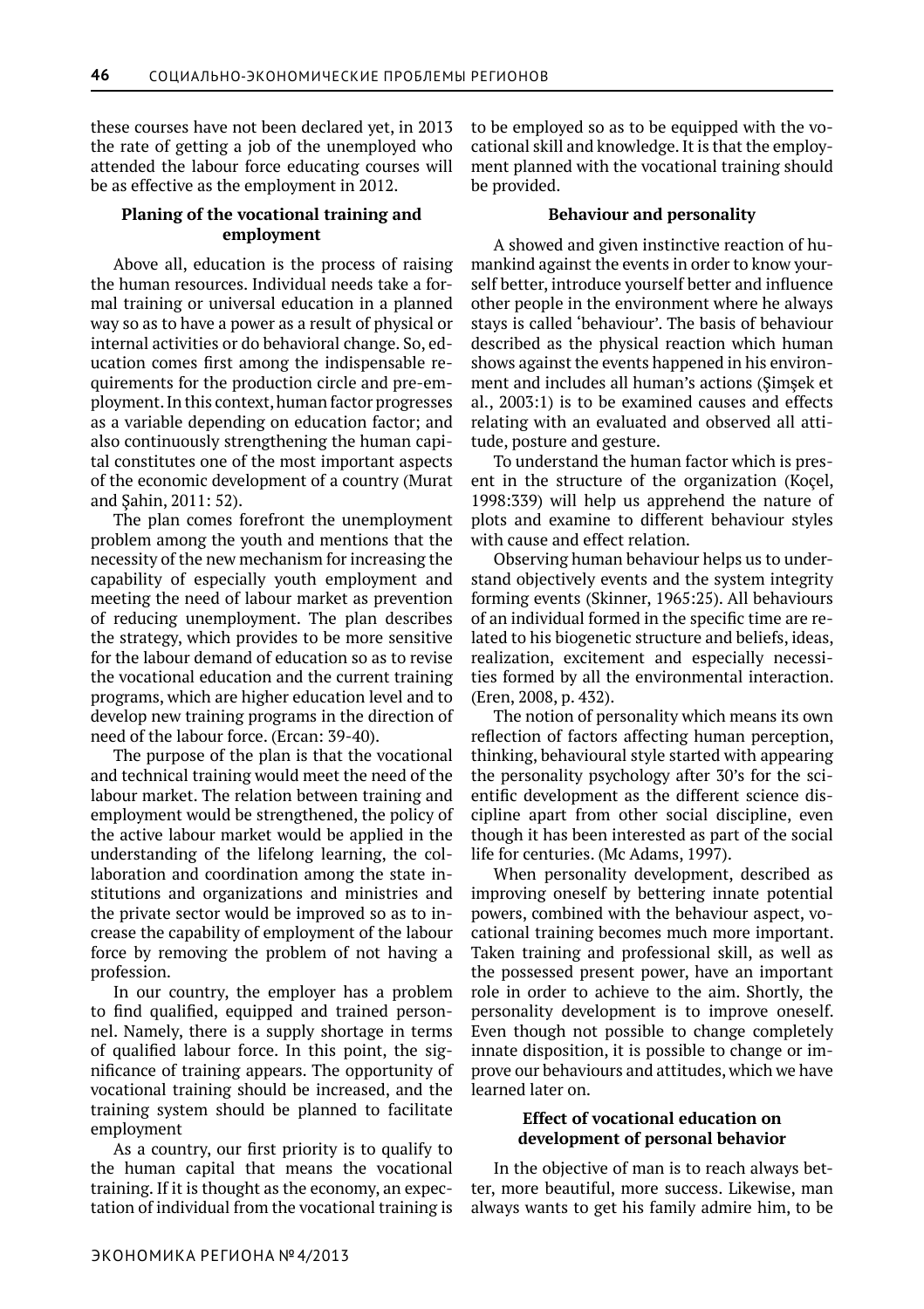praised by his family. One of the ways of achieving is also possible by that a person should have a profession and that he works in a good job. Therefore, one should select the most proper profession for oneself by taking into consideration self interest and abilities, personal and physical characteristics.

Education process affects significant part of the man's life, his professional life the remaining part. By receiving vocational education, one increases self-confidence while entering the labour market and deciding on the future. Thanks to this education received, an individual will know himself, discover his expectations, interests and abilities and become socialized.

Vocational education programs bring individuals from the position of consumer to that of producer by making them gain skills in vocational and technical fields. Thus, these people start contributing to the economy of their own families and the country.

#### **Methodology**

# *Research Objective*

The objective of this study is to contribute to current researches by examining the contributions of vocational education programs in practice today on gaining knowledge and skills, as well as those of education planning towards employment, their effects on trainee expectations and behaviours.

It is also among the important objectives to raise the personal development and employment at the end of vocational trainings received at different institutions. In this scope, the employment dimension of Vocational trainings are examined in a holistic framework (expectation, employment, planning, personal development, etc.), and it is researched whether this dimension varies with respect to gender, civil status, professional position, age and vocational education program.

## *Sampling Method and Scale of the Research*

Under the research framework, a survey was carried out in order to measure the opinions and expectations of trainees and the effects of vocational training on employment planning. This study, in which employment planning by vocational education and its effect on personal behaviour development were studied, was realized by the participation of a working group of 833 people who had received vocational training, regardless of their job groups. At what rate the vocational training courses organized by İŞKUR in the towns and central town of the Adiyaman province were effective on employment planning and personal behaviour development and the factors affecting this process were researched. In line with the determination of vocational training fields, trainee expectations and views, a scale comprising, 33 questions were developed. Trainees were asked to evaluate these statements in accordance with a five-point Likert scale (1-Very Weak, 2-Weak, 3-Sufficient, 4-Good, 5-Very Good). The sampling size of the research was determined to be 833, which has the ideal sampling size in representing the population in a confidence interval of 95% and an error of 5%. 830 people, of whom 416 are men, answered forms used in a survey, 414 are women. During the prescreening, three survey forms belonging to the included working group were detected not to have been filled correctly and not included in the analysis stage.

The overall structure of the survey form covering the research topics is as follows:

— Chapter 1, demographic structure of trainees

— Chapter 2, expectations of trainees from the vocational training

— Chapter 3, contributions of the vocational training on personal development

— Chapter 4, effects of the vocational training on employment planning

#### *Evaluation Style of the Research*

The values of Cronbach's Alpha and KMO, which are the confidence test of the survey, were found to be 0.885. This value is above 85% shows that the confidence degree of our research is quite high.

Besides the analyses of confidence and factor in the study, "Independent Samples t-Test" was conducted in order to determine whether the dimensions of expectation, personal development and vocational planning constitute significant differences with regard to gender. Since there are four different age groups (Age 16-25, Age 26-35, Age 36-45 and Age above 46) in view of the age factor; evaluation of the dimensions of expectation, personal development and vocational planning with regard to age was done by ANOVA. Moreover, in addition to these variables, variables such as education level, reason for receiving vocational education were also included in the analyses; the relative significance order of the variables on the dimensions of expectation, personal development and vocational planning were attempted to be presented.

The crosstab between "Gender and the received vocational education" was also included in the examination.

#### *The Research Constraints*

There exist other constraints to be taken into consideration and to be given importance while evaluating the research results. The determined findings are the results for whether the İŞKUR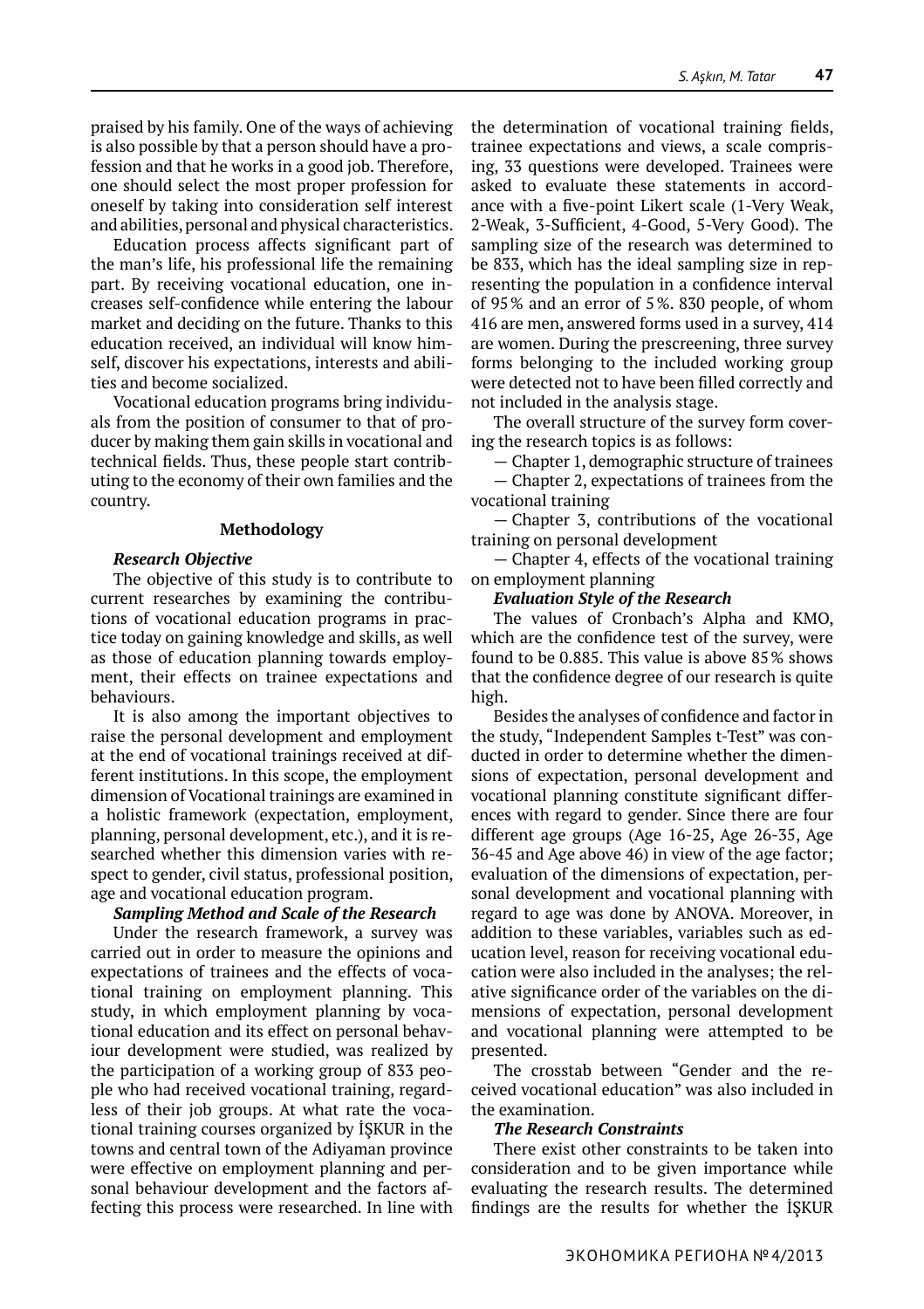|                                 | Gender | N   | Mean    | <b>Std. Deviation</b> |          |      |
|---------------------------------|--------|-----|---------|-----------------------|----------|------|
| <b>Expectations of Trainees</b> | Men    | 416 | 24.8654 | 5.76664               | $-3.339$ | .001 |
|                                 | Women  | 413 | 26.0557 | 4.41360               |          |      |
| Personal Development of         | Men    | 414 | 31.7440 | 8.17023               | $-2.741$ | .006 |
| <b>Trainees</b>                 | Women  | 413 | 33.1671 | 6.68600               |          |      |
| Vocational Training Planning    | Men    | 414 | 29.6304 | 6.80736               | $-1.668$ | .096 |
| and Employment                  | Women  | 412 | 30.3398 | 5.32597               |          |      |

**Sub-dimensions with respect to Gender**

trainees residing in the Adiyaman province and its surroundings constitute significant differences with respect to different views the dimensions of expectation, personal development and vocational planning of the vocational education. Therefore, it cannot be said that existing findings present a general situation for İşkur institutions in other provinces. To be able to generalize the results, a further study needs to be conducted so as to cover the trainees grown up in different cultures and backgrounds and to contain many more provinces.

## *The Research Findings*

The research sampling size was determined to be 833. The survey forms were answered correctly by 830 people, of whom 416 are men, 414 are women. Of 830 trainees under the research, 416 are men, 414 are women. A total of 32 questions were asked under the research, of which 24 were about the expectations of trainees. Significance degrees of these expectations were assessed using definitional statistical methods; and the mean and standard deviation value for each statement were shown in Table 1.

## *With Respect To Gender*

Results of the independent groups t-test done for determining whether the dimensions of expectation, personal development and vocational planning constitute significant differences with respect to gender are summarized in the table below:

## *Trainee expectation sub-dimension with respect to gender*

According to results of Levene's Test for Equality of Variances in the Independent Samples Test, *F* result of trainee expectations was 17.732. However, once this value was checked for validation, significance was found 0.000. Since the difference between variances was observed significant, results of "Equal variances not assumed" were placed into the Table above.

When Table 1 was analysed, in the trainee expectations dimension, which is the first sub-dimension of the application, a difference was observed between the means of men and women with respect to gender ( $X_{\text{mean}} = 31.74$ ;  $X_{\text{woman}} = 26.05$ ). Independent groups *t*-test was applied to determine whether this difference is significant. According to the results of the *t*-test done, this difference was found significant  $(t = -3.339)$  $p = 0.001 \rightarrow p < 0.05$ ). According to this result, there is a significant difference between the expectation positions of women and men in application. In other words, expectations of men and women on the application differ; there is not a homogeneous structure.

# *Trainee personal development sub-dimension with respect to gender*

In Table 1, in the dimension of personal development of trainees, which is the second sub-dimension of the application, a difference was observed between the means of the men and those of women with respect to gender  $(X_{\text{mem}} = 24.86)$ ;  $X_{\text{women}} = 33.16$ . *T*-test was applied to determine whether this difference is significant. According to the test results, this difference was found significant (*t* = -2.741 *p* = 0.006  $\rightarrow$  *p* < 0.05). According to this result, in the second sub-dimension of the application, it was determined that there was a significant difference between the views of the women and the men on the effects of vocational training on personal development. In other words, expectations of men and women on the application differ. Although there is not a homogeneous structure between the groups, in the personal development sub-dimension, even though men participation is much more in the personal development sub-dimension, the effects of vocational training on personal development is less when compared to the women.

## *Vocational training planning and employment sub-dimension with respect to gender*

There is a difference between the means of the men and women with respect to gender in the dimension of vocational training planning and employment, which is the third sub-dimension of the application (*Xmen* = 29.63; *Xwomen* = 30.33). A *t*-test was done in order to determine whether this difference was significant. According to test results  $(t = -1.668 \ p = 0.096 \rightarrow p > 0.05)$ , the difference is not significant. In this case, in the third sub-dimension of the application, it was determined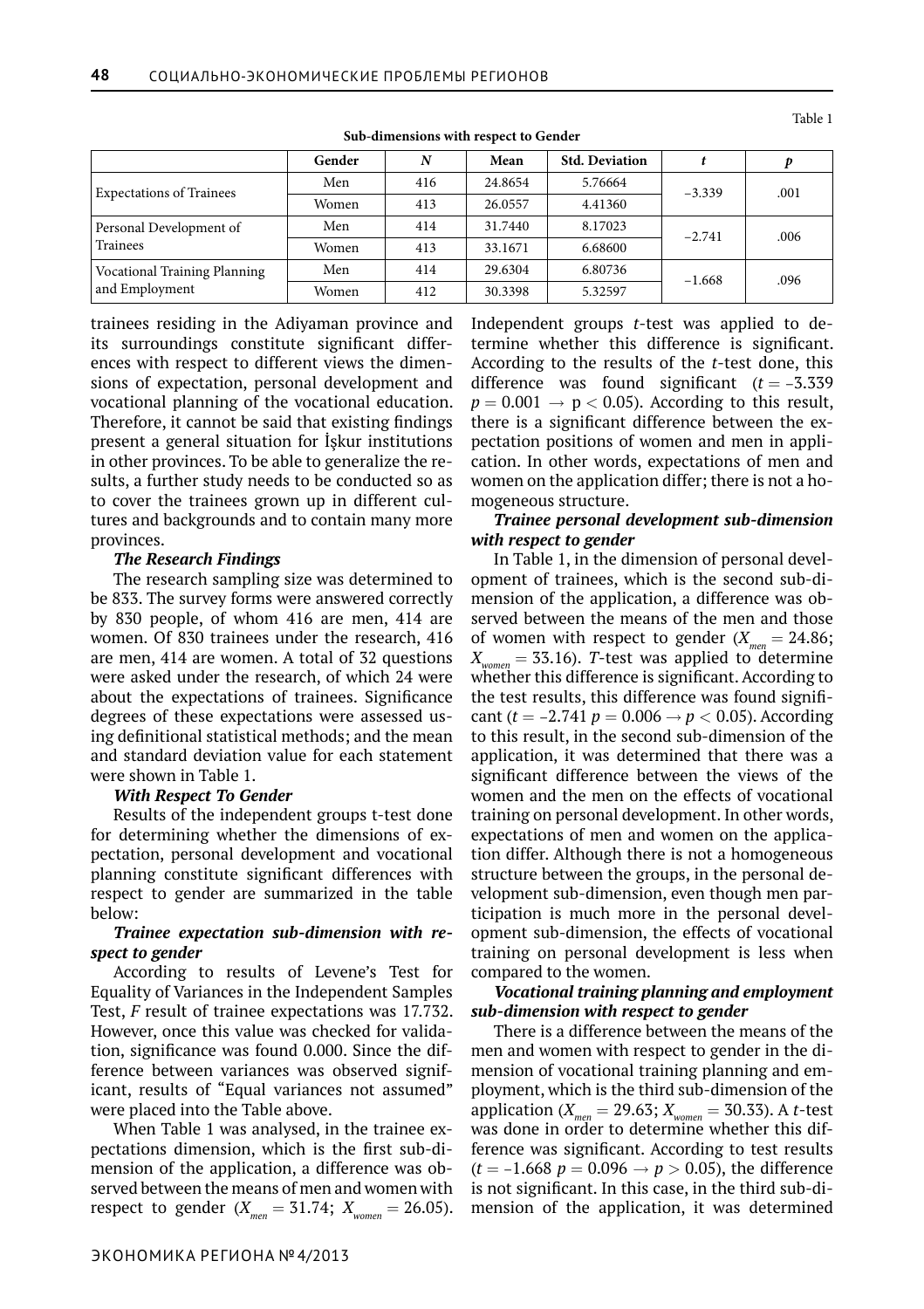|                                 | <b>Civil Status</b> | N   | Mean    | <b>Std. Deviation</b> | т        | D    |
|---------------------------------|---------------------|-----|---------|-----------------------|----------|------|
| <b>Expectations of Trainees</b> | Single              | 579 | 25.1779 | 5.07328               | $-2.595$ | .010 |
|                                 | Married             | 247 | 26.1822 | 5.10093               |          |      |
| Effect on the Personal          | Single              | 578 | 32.0173 | 7.38656               | $-2.802$ | .005 |
| Development of Trainees         | Married             | 246 | 33.5854 | 7.33560               |          |      |
| Vocational Training Planning    | Single              | 578 | 29.7422 | 6.13688               | .010     | .074 |
| and Employment                  | Married             | 246 | 30.5691 | 6.04417               |          |      |

**Sub-dimensions with respect to civil status**

that no significant difference was found between the views of the women and men on that the vocational training increases employment. In other words, no difference was seen between the views of the men and women on employment.

#### *With respect to Civil Status*

Since the civil status of trainees in the application is determined by two options, "married and single", independent groups t-test was done in order to determine whether there are significant differences with respect to civil status regarding sub-dimensions. The results of the test are given in Table 2.

## *Expectation sub-dimension with respect to civil status*

When Table 2 was analysed, a difference was observed between the means of the single and married with respect to civil status in the dimension of expectations of trainees, which is the first sub-dimension of the study,  $(X_{single} = 25.17;$  $X_{\text{marticle}} = 26.18$ ). The *t*-test was done to determine whether this resulting difference was significant. According to the results of the *t*-test conducted, this difference was found significant  $(t = -2.595)$ ;  $p = 0.01 \rightarrow p < 0.05$ ). There is a significant difference between the expectations of the married trainees and the single trainees with respect to civil status in the study. In other words, expectations of the married and single on the application differ and do not have a homogeneous structure. Furthermore, even though the numbers of married trainees are less than half that of singles, it is seen that their expectations from vocational training courses are higher in the application.

## *Personal development sub-dimension with respect to civil status*

It was determined that there was a difference between the means of the single and married with respect to civil status in the dimension of personal development, which is the second sub-dimension of the application,  $(X_{single} = 32.01; X_{marticle} = 26.18)$ . An independent *t*-test was done to determine whether the difference determined was significant. According to the results of the *t*-test applied, the difference determined was found significant (*t* = -2.802; *p* =  $0.005 \rightarrow p < 0.05$ ). It was

observed that there was a significant difference between the views of single trainees and married trainees on personal development with respect to civil status. In the application, the views of the single and married on personal development differ and they have a heterogeneous structure. However, married trainees hold the opinion that vocational training has more effect on personal development.

## *Planning by civil status and sub-dimension of employment*

When civil status is evaluated for planning and employment dimension, being third sub-dimension of the research as a result of an application made, it is seen that averages of singles and married are different. ( $X_{single} = 29.74$ ;  $X_{marticle} = 30.56$ ). *t*-test was made in order to determine if this difference of 0.86 is significant. According to the results of *t-*test, this difference was found insignificant (*t* = 0,10; *p* = 0.74  $\rightarrow$  *p* > 0.05). It was observed that no significant difference is available for the views about planning and employment between singles and married. Therefore, the views related to planning and employment of singles and married do not show difference, has a homogenous structure. In other words, it is seen that views about planning and employment of married and single trainees are the same. Although the number of married trainees is twofold of single ones, result is not affected from that.

# *In terms of having a profession or not*

Having a profession or not of trainees was determined by two answer options as "available and unavailable" and the existence of significant differences regarding sub-dimensions for this aspect was found by making *t*-test of independent groups and the results are given in table 4.

## *Sub-dimension of expectation by having a profession or not*

Considering the expectations according to status of having a profession or not of trainees, it is seen that a small difference of 0,16 exists between averages of men and women.  $(X_{available} = 25.33;$  $X_{unavailable} = 25.49$ . *T*-test was applied in order to establish whether this difference is significant. According to the results of this test, this difference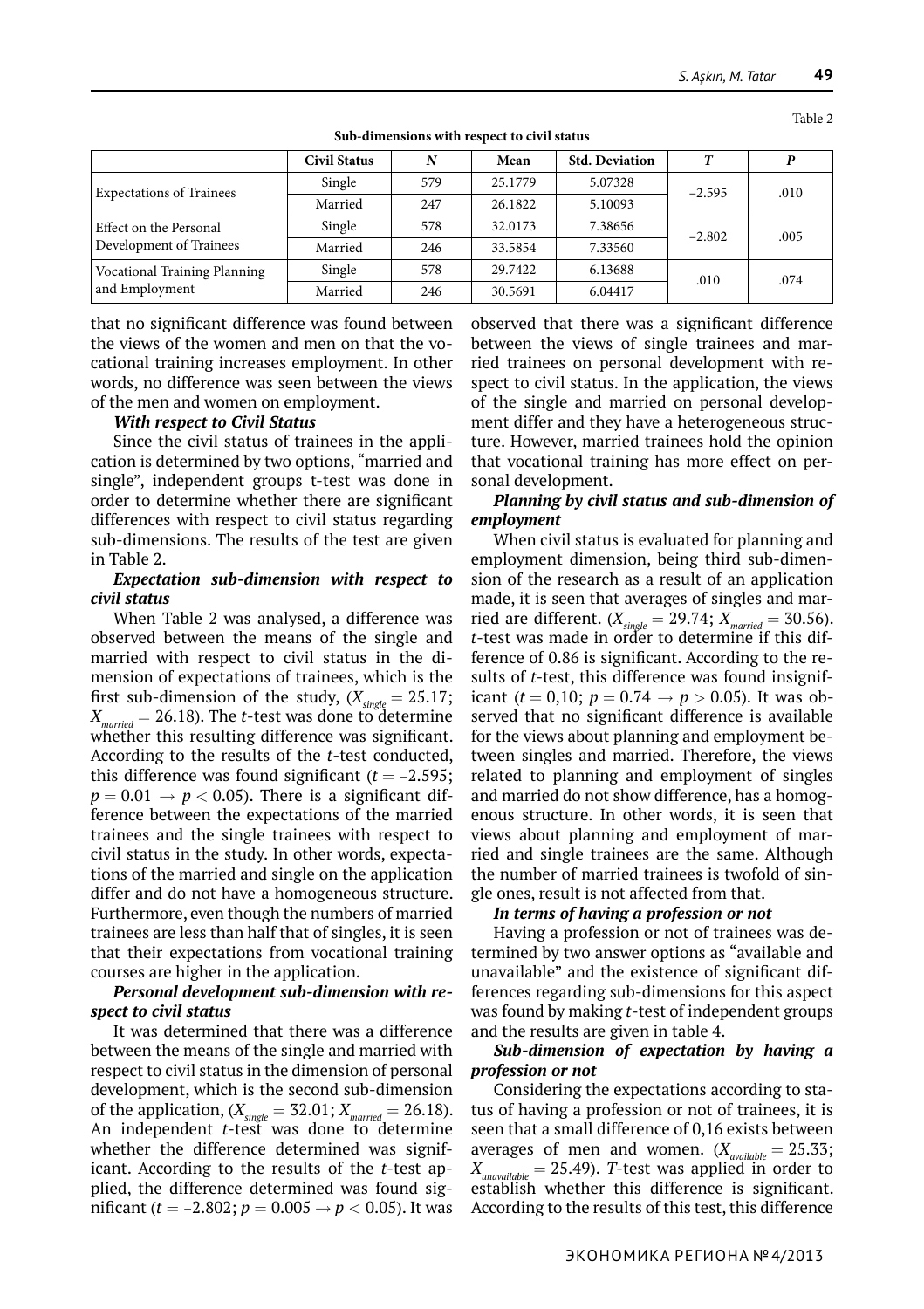|                                 | Have you any profession except for<br>the vocational training you had? | N   | Mean    | <b>Std. Deviation</b> | t        | P    |  |
|---------------------------------|------------------------------------------------------------------------|-----|---------|-----------------------|----------|------|--|
| <b>Expectations of Trainees</b> | Yes                                                                    | 241 | 25.3361 | 5.25586               | $-.396$  | .693 |  |
|                                 | No                                                                     | 584 | 25.4932 | 5.15688               |          |      |  |
| Effect on personal              | Yes                                                                    | 240 | 31.7417 | 7.90635               | $-1.733$ | .083 |  |
| development of trainees         | No                                                                     | 583 | 32.7393 | 7.33588               |          |      |  |
| Vocational training planning    | Yes                                                                    | 239 | 29.4854 | 6.09577               | $-1.505$ | .133 |  |
| and employment                  | No                                                                     | 583 | 30.1938 | 6.14503               |          |      |  |

**Sub-dimensions by the status of having a profession or not**

Table 4

Table 3

ANOVA test of sub-dimensions by age

|                                                |                | <b>Sum of Squares</b> | Df  | <b>Mean Square</b> | F     | P    |
|------------------------------------------------|----------------|-----------------------|-----|--------------------|-------|------|
|                                                | Between Groups | 104.325               | 3   | 34.775             | 1.306 | .271 |
| <b>Expectations of Trainees</b>                | Within Groups  | 21992.843             | 826 | 26.626             |       |      |
|                                                | Total          | 22097.167             | 829 |                    |       |      |
|                                                | Between Groups | 513.750               | 3   | 171.250            | 3.079 | .027 |
| Effect on personal<br>development of trainees  | Within Groups  | 45833.326             | 824 | 55.623             |       |      |
|                                                | Total          | 46347.076             | 827 |                    |       |      |
|                                                | Between Groups | 870.723               | 3   | 290.241            | 7.946 | .000 |
| Vocational training planning<br>and employment | Within Groups  | 30061.103             | 823 | 36.526             |       |      |
|                                                | Total          | 30931.826             | 826 |                    |       |      |

was found insignificant.  $(t = -0.396 \text{ p} = 0.693 \rightarrow$  $p > 0.05$ ). That is to say, inexistence of significant difference between expectations of those having a profession and those not having a one out of those participating to training was detected. To put it another way, no difference is seen between expectations of those having a profession and those not having a one.

#### *Sub-dimension of Personal development by having a profession or not*

When personal development sub-dimension, being second sub-dimension of application is analysed according to profession status, there is a difference between averages of those having a profession and those not having a one.  $(X_{\text{yes}} = 31.74;$  $X_{n_0} = 32.73$ ). In order to determine if this difference is significant, *t*-test of independent groups was applied. According to the test made, this difference was found insignificant.  $(t = -1.733)$ ;  $p = 0.083 \rightarrow p > 0.05$ . A significant difference was observed between the views of trainees towards personal development according to their profession status. Accordingly, it can be said that the views on personal development of those having a profession and those not having a one are both the same and has the same significance degree.

## *Sub-dimension of Planning and employment by having a profession or not*

When planning and employment sub-dimension, being third sub-dimension of the application was analysed according to profession status, a difference exists between averages of those having a profession and those not having a one.  $(X_{\text{yes}} = 29.48; X_{\text{no}} = 30.19)$ . This difference was found insignificant according to the results of *t*-test made for establishing if this difference is significant. A significant difference was observed between the views on planning and employment of trainees according to profession status. In this case, it can be said that those having a profession and those not having a one have the same views about planning and employment and state the same significance degree.

## *By age*

As (four) age groups more than two are available when data related to the application are analysed in terms of age, (16-25; 26-35; 36-45; 46 and above) One Way Anova Test was made and values are shown in Table 5.

#### *Sub-dimension of expectation by age*

When expectations of trainees are analysed according to the age, difference exists between groups. Based on the results of Anova test made for determining if this difference is significant, this difference was found insignificant.  $(F = 1.306)$ ;  $p = 0.271 \rightarrow p > 0.05$ . A significant difference was observed between views of trainees in terms of expectation. In this case, it can be said that expectations of trainees by age are the same for the application.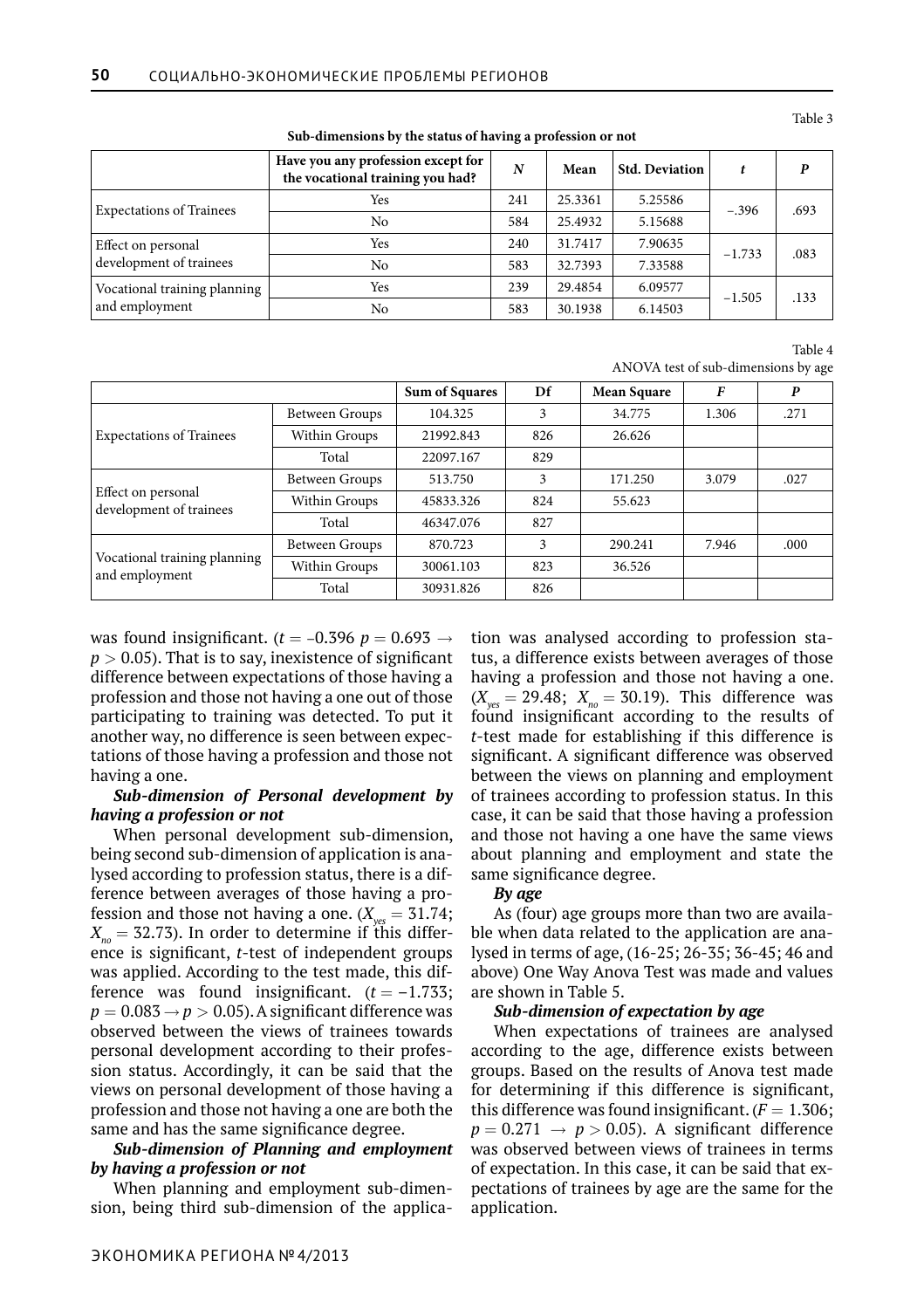Table 5

**Breakdown by gender and vocational training taken**

| Gender | Patient accompanist | Family support staff for disabled person | $\overline{d}$<br>for<br>Accompanist | Child care at home | dressing (woman)<br>Hair care and | skin care and basic makeup | Manicurist | Hardware for information technologies | Setup, maintenance, repair and troubleshooting<br>for computer | programming<br>Visual | aided accounting<br>Computer | Advisory officer | Cashier | Costumer representative | Bookkeeping | Store attendant  | Sales officer | Basic secretary services | Device assembler for natural internal wiring | Switchboard monitor | Service man and repairman for gas burner devices | Service man and repairman for closed circuit<br>camera systems | Total |
|--------|---------------------|------------------------------------------|--------------------------------------|--------------------|-----------------------------------|----------------------------|------------|---------------------------------------|----------------------------------------------------------------|-----------------------|------------------------------|------------------|---------|-------------------------|-------------|------------------|---------------|--------------------------|----------------------------------------------|---------------------|--------------------------------------------------|----------------------------------------------------------------|-------|
| M      | 43                  | 45                                       | 13                                   | 1                  | 1                                 | 3                          | 1          | 34                                    | 23                                                             | 13                    | 18                           | 9                | 18      | 10                      | 25          | $\boldsymbol{0}$ | 19            | 35                       | 20                                           | 39                  | 11                                               | 28                                                             | 409   |
| W      | 27                  | 8                                        | 21                                   | 34                 | 21                                | 52                         | 40         | $\theta$                              | 3                                                              | 20                    | 28                           | 7                | 31      | 11                      | 36          | 1                | 11            | 57                       | $\Omega$                                     | $\Omega$            | $\Omega$                                         | 1                                                              | 409   |
|        |                     |                                          |                                      |                    |                                   |                            |            |                                       |                                                                |                       |                              |                  |         |                         |             |                  |               |                          |                                              |                     |                                                  |                                                                |       |

*Sub-dimension of personal development by age*

Considering the views on personal development of trainees, there is a difference between groups. Anova test was made in order to establish if this difference is significant. According to results of the test, this difference was found significant. (*F* = 3.079; *p* = 0.027  $\rightarrow$  *p* < 0.05). Anova test shows that a significant difference is available between group attitudes as per age. In other words, as age changes, expectations of trainees also vary. It is possible to say that views on personal development of trainees according to age groups are different. However, it does not reflect the direction of these attitudes, and in which groups there is a significant difference. As a general result is anticipated from the research, no Post-Hoc test is made to determine the relations between the groups and the direction of the relation.

#### *Sub-dimension of employment by age*

When the views about planning and employment of the trainees receiving training are looked at, difference is seen between averages. According to the results of Anova test made to determine whether or not this difference is significant, this difference was found significant.  $(F = 7.946)$ ;  $p = 0.000 \rightarrow p < 0.05$ . The application also shows that a significant difference exists between group attitudes of Anova test as per age. In other saying, as age changes, the views on planning and employment of trainees also vary. In short, it can be said that the views about planning and employment of trainees are different according to various age groups. No Post-Hoc test is applied for detail as only existence of significant difference between groups is analysed for the research.

When 818 persons out of 22 different vocational training groups participating in the application are compared, the number of woman and man was found equal. When program breakdown is analysed, it is seen that in general men participate in the programs of "family support staff for a disabled person", "hardware for information Technologies", "system setup, maintenance, repair and troubleshooting for computer", women show an interest in the programs of " child care at home", "haircare and dressing", "skin care and makeup" and manicurist". However the ratio of the women who take vocational training courses of "cashier", "visual programming", "computer aided programming" and "basic secretary services" are twofold compared to that of men. While women do not prefer technical programs at all, it is seen that gender breakdowns of other profession groups are quite proportional.

#### *Findings and Discussions*

A significant difference was observed between expectations from vocational training courses of men and women, expectations of men and women were found different. However, a homogenous structure is unavailable between groups. Although participation of men at a sub-dimension of personal development is higher, the effect on personal development of vocational training is lower compared to women. In addition, it was determined that no significant difference between men and women is present from the point of views on the increase of employment through vocational training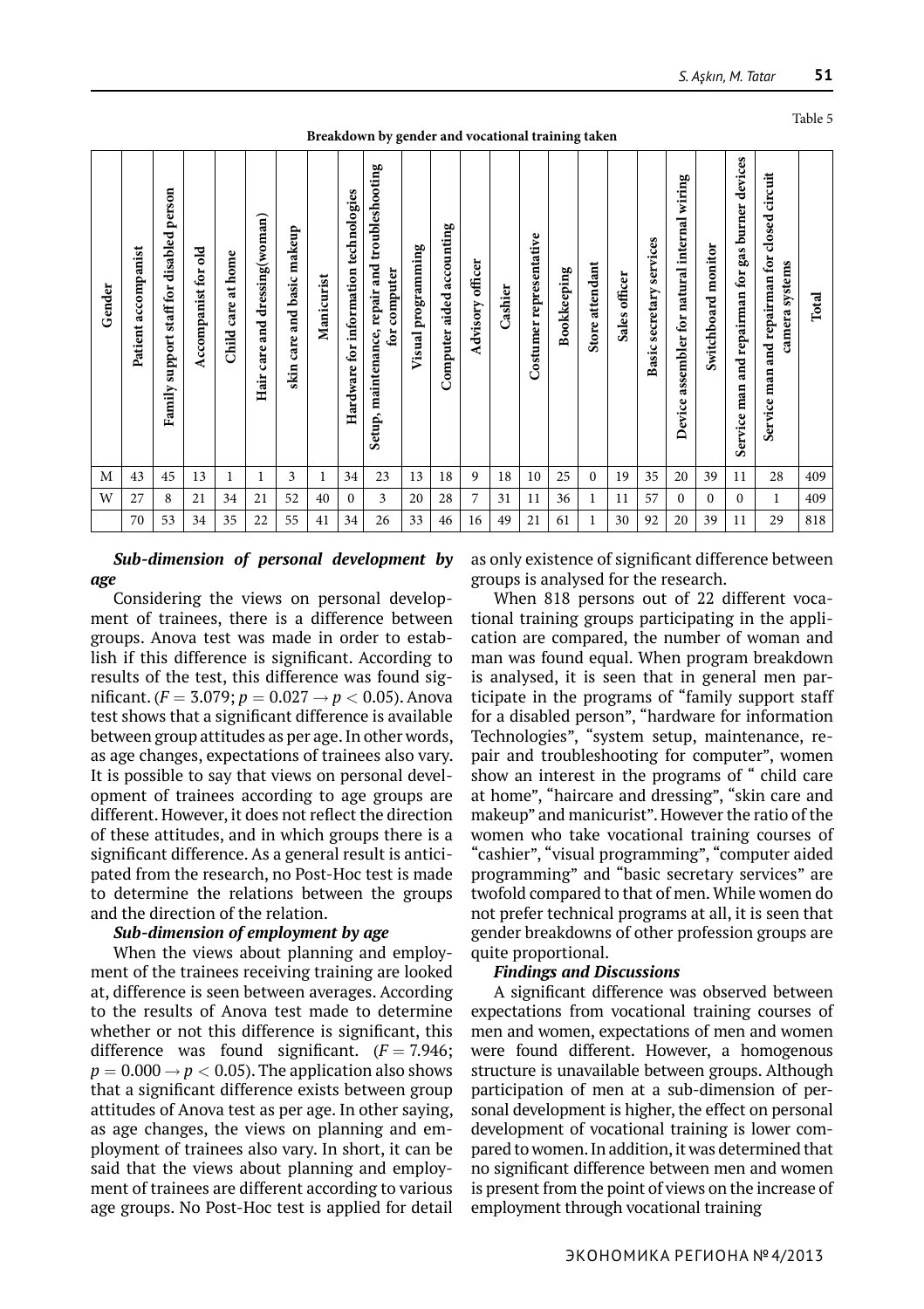A significant difference was detected between the expectations of married trainees and single trainees for working as per civil status. In other words, expectations of singles and married for application show difference; have not a homogenous structure. Besides, although the number of married trainees is less from the half of the single ones, it is seen that their expectations from vocational training courses are higher.

It was determined that there is a significant difference in terms of views on personal development between single trainees and married trainees. The views about personal development of singles and married show difference; have a non-homogenous structure. However, married trainees have the opinion that vocational training affects personal development more. It was observed that a significant difference is unavailable between the views on planning and employment of singles and married. Therefore, the views about planning and employment of singles and married do not show differences, have a homogenous structure. Accordingly, it is seen that views about planning and employment of singles and married are the same. Although the number of married trainees is twofold of the single ones, the result is not influenced.

It was determined that no significant difference is available between the expectations of those having a profession and those not having a one out of the persons participating in a course. In other words, no difference is seen between the expectations of those having a profession and those not having a one. A significant difference was observed from the point of views about employment and personal development among trainees. In this case, it was concluded that those having a person and those not having one share the same view on planning, employment and personal development and they indicate the same significance level.

No significant difference was observed for the views about expectation among trainees according to age groups. It was inferred that trainees' expectations for application are the same according to age groups Anova test as per age showed a significant difference between group attitudes. In short, as age changes, the expectations of trainees also vary. It was found that the views about personal development of trainees are dissimilar according to different age groups. However, as determining the direction of these attitudes and in which groups there are significant differences is

not among the objectives of this research, Post-Hoc test was not applied.

It is seen that extensive interest is shown to the trainings of "patient accompanist", "skin care and basic makeup", "cashier", "bookkeeping", "basic secretary services" out of vocational training programs by both men and women in consequence of application, it is thought that increasing the number of these trainings would be beneficial.

#### **Conclusion**

It is seen that workforce training courses having the purpose of increasing employability directly in enterprises of the disadvantaged groups such as the youth, women, long time unemployed who has a low skill level in workforce market, included in active workforce market policies whose operator is Turkish Labour Agency gain importance gradually in recent years.

Nowadays, employment guaranteed workforce training courses, vocational courses towards those who want to establish their own jobs, training activities given to the handicapped, sentenced persons and the unemployed within the scope of unemployment insurance are among these programs.

As a basis for policies, to be prepared for improving efficiency of workforce training courses, the studies aimed at increasing interest to the programs enhancing information and skills of both registered and unregistered unemployed of the institution are needed. It is waited that especially increase of employment through vocational training programs would make an effect to raise demand to İSKUR. Nowadays, only economic growth is not sufficient for preparing employment for unemployed. For this reason, supporting entrepreneurship, efficient application of the active workforce market as well as employment friendly growth is required.

In order not to experience difficulties in supply of intermediate staff for areas where needs economy, vocational training should be given in the direction of workforce market needs of vocational training. If this is carried out, employers will be able to find the workforce they demand more easily. In this case, the satisfaction of employer and those seeking jobs would soar.

Establishing an efficient relationship between employment and training both throughout Turkey and in the province of Adıyaman is indispensable. In the event of ensuring this efficient relationship, workforce supply and demand will be balanced, so unemployment will decrease.

#### **References**

<sup>1.</sup> Ministry of Labor and Social Security. 100 Renovations in Work Life and Social Security, 57.

<sup>2.</sup> *Ercan H.* (2007). Employment of the Young in Turkey, 26-27.